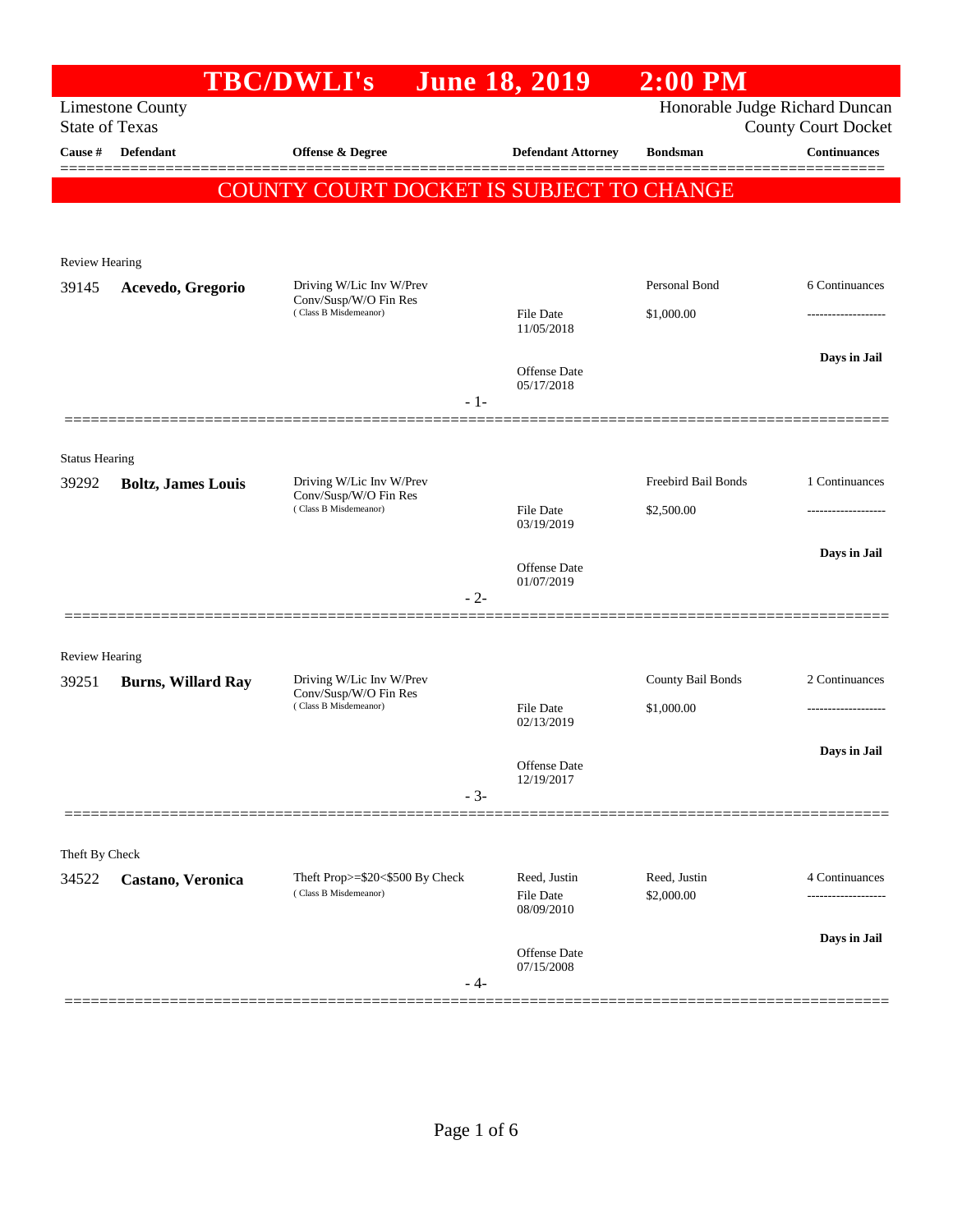|                       |                             | <b>TBC/DWLI's</b>                                        | <b>June 18, 2019</b>       | $2:00$ PM                       |                                                              |
|-----------------------|-----------------------------|----------------------------------------------------------|----------------------------|---------------------------------|--------------------------------------------------------------|
| <b>State of Texas</b> | <b>Limestone County</b>     |                                                          |                            |                                 | Honorable Judge Richard Duncan<br><b>County Court Docket</b> |
| Cause #               | <b>Defendant</b>            | Offense & Degree                                         | <b>Defendant Attorney</b>  | <b>Bondsman</b>                 | <b>Continuances</b>                                          |
|                       |                             |                                                          |                            |                                 |                                                              |
|                       |                             | <b>COUNTY COURT DOCKET IS SUBJECT TO CHANGE</b>          |                            |                                 |                                                              |
|                       |                             |                                                          |                            |                                 |                                                              |
| Theft By Check        |                             |                                                          |                            |                                 |                                                              |
| 37930                 | <b>Curlett</b> , Amy        | Theft Prop>=\$20<\$500 By Check<br>(Class B Misdemeanor) | <b>File Date</b>           | County Bail Bonds<br>\$1,000.00 | 13 Continuances                                              |
|                       |                             |                                                          | 05/02/2016                 |                                 |                                                              |
|                       |                             |                                                          | Offense Date               |                                 | Days in Jail                                                 |
|                       |                             | $-5-$                                                    | 04/07/2015                 |                                 |                                                              |
|                       |                             |                                                          |                            |                                 |                                                              |
| <b>Status Hearing</b> |                             |                                                          |                            |                                 |                                                              |
| 39183                 | <b>Grant, Brian Deon</b>    | Driving W/Lic Inv W/Prev                                 |                            | County Bail Bonds               | 4 Continuances                                               |
|                       |                             | Conv/Susp/W/O Fin Res<br>(Class B Misdemeanor)           | <b>File Date</b>           | \$1,000.00                      |                                                              |
|                       |                             |                                                          | 12/28/2018                 |                                 |                                                              |
|                       |                             |                                                          | Offense Date               |                                 | Days in Jail                                                 |
|                       |                             | $-6-$                                                    | 10/13/2018                 |                                 |                                                              |
|                       |                             |                                                          |                            |                                 |                                                              |
| <b>Status Hearing</b> |                             |                                                          |                            |                                 |                                                              |
| 39313                 | <b>Green, Chansley Dyon</b> | Driving W/Lic Inv W/Prev                                 |                            | County Bail Bonds               | 1 Continuances                                               |
|                       |                             | Conv/Susp/W/O Fin Res<br>(Class B Misdemeanor)           | <b>File Date</b>           | \$2,000.00                      |                                                              |
|                       |                             |                                                          | 04/09/2019                 |                                 |                                                              |
|                       |                             |                                                          | <b>Offense Date</b>        |                                 | Days in Jail                                                 |
|                       |                             | $-7-$                                                    | 02/07/2019                 |                                 |                                                              |
|                       |                             |                                                          |                            |                                 |                                                              |
| Theft By Check        |                             |                                                          |                            |                                 |                                                              |
| 36645                 | Hamm, Stephanie             | Theft Prop>=\$20<\$500 By Check                          | Reed, Benjie               | King Bail Bonds                 | 8 Continuances                                               |
|                       |                             | (Class B Misdemeanor)                                    | File Date<br>10/28/2013    | \$1,000.00                      | .                                                            |
|                       |                             |                                                          |                            |                                 | Days in Jail                                                 |
|                       |                             |                                                          | Offense Date<br>05/31/2013 |                                 |                                                              |
|                       |                             | $-8-$                                                    |                            |                                 |                                                              |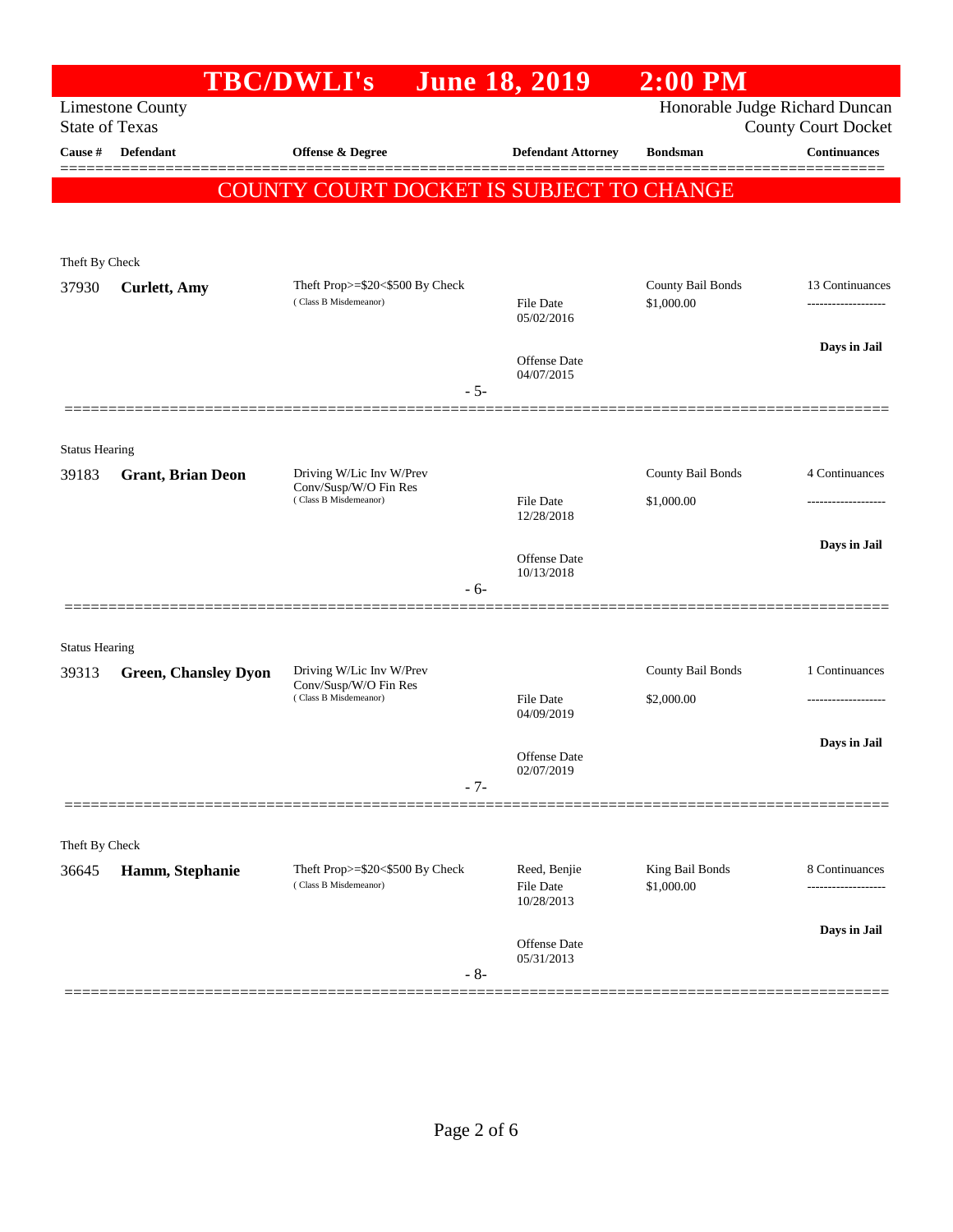|                       |                         | <b>TBC/DWLI's</b>                                        | <b>June 18, 2019</b>              | $2:00$ PM                       |                                                              |
|-----------------------|-------------------------|----------------------------------------------------------|-----------------------------------|---------------------------------|--------------------------------------------------------------|
| <b>State of Texas</b> | <b>Limestone County</b> |                                                          |                                   |                                 | Honorable Judge Richard Duncan<br><b>County Court Docket</b> |
| Cause #               | Defendant               | <b>Offense &amp; Degree</b>                              | <b>Defendant Attorney</b>         | <b>Bondsman</b>                 | <b>Continuances</b>                                          |
|                       |                         |                                                          |                                   |                                 |                                                              |
|                       |                         | COUNTY COURT DOCKET IS SUBJECT TO CHANGE                 |                                   |                                 |                                                              |
|                       |                         |                                                          |                                   |                                 |                                                              |
| Theft By Check        |                         |                                                          |                                   |                                 |                                                              |
| 37918                 | Hamm, Stephanie         | Theft Prop>=\$20<\$500 By Check<br>(Class B Misdemeanor) | Reed, Benjie<br>File Date         |                                 | 8 Continuances                                               |
|                       |                         |                                                          | 05/03/2016                        |                                 |                                                              |
|                       |                         |                                                          | Offense Date                      |                                 | Days in Jail                                                 |
|                       |                         | $-9-$                                                    | 08/26/2014                        |                                 |                                                              |
|                       |                         |                                                          |                                   |                                 |                                                              |
| Theft By Check        |                         |                                                          |                                   |                                 |                                                              |
| 37951                 | Hamm, Stephanie         | Theft Prop>=\$20<\$500 By Check                          | Reed, Benjie                      |                                 | 8 Continuances                                               |
|                       |                         | (Class B Misdemeanor)                                    | <b>File Date</b><br>05/04/2016    |                                 |                                                              |
|                       |                         |                                                          |                                   |                                 | Days in Jail                                                 |
|                       |                         |                                                          | <b>Offense Date</b><br>07/24/2014 |                                 |                                                              |
|                       |                         | $-10-$                                                   |                                   |                                 |                                                              |
|                       |                         |                                                          |                                   |                                 |                                                              |
| <b>Review Hearing</b> |                         |                                                          |                                   |                                 |                                                              |
| 39249                 | Holder, James David     | Driving W/Lic Inv W/Prev<br>Conv/Susp/W/O Fin Res        |                                   | County Bail Bonds               | 3 Continuances                                               |
|                       |                         | (Class B Misdemeanor)                                    | <b>File Date</b><br>02/13/2019    | \$1,000.00                      | -----------------                                            |
|                       |                         |                                                          |                                   |                                 | Days in Jail                                                 |
|                       |                         |                                                          | Offense Date<br>11/06/2018        |                                 |                                                              |
|                       |                         | $-11-$                                                   |                                   |                                 |                                                              |
|                       |                         |                                                          |                                   |                                 |                                                              |
| Theft By Check        |                         |                                                          |                                   |                                 |                                                              |
| 37680                 | Lynch, Clayton          | Theft Prop>=\$500<\$1,500<br>(Class A Misdemeanor)       | File Date                         | County Bail Bonds<br>\$1,000.00 | 12 Continuances                                              |
|                       |                         |                                                          | 10/16/2015                        |                                 |                                                              |
|                       |                         |                                                          | Offense Date                      |                                 | Days in Jail                                                 |
|                       |                         | $-12-$                                                   | 01/22/2015                        |                                 |                                                              |
|                       |                         |                                                          |                                   |                                 |                                                              |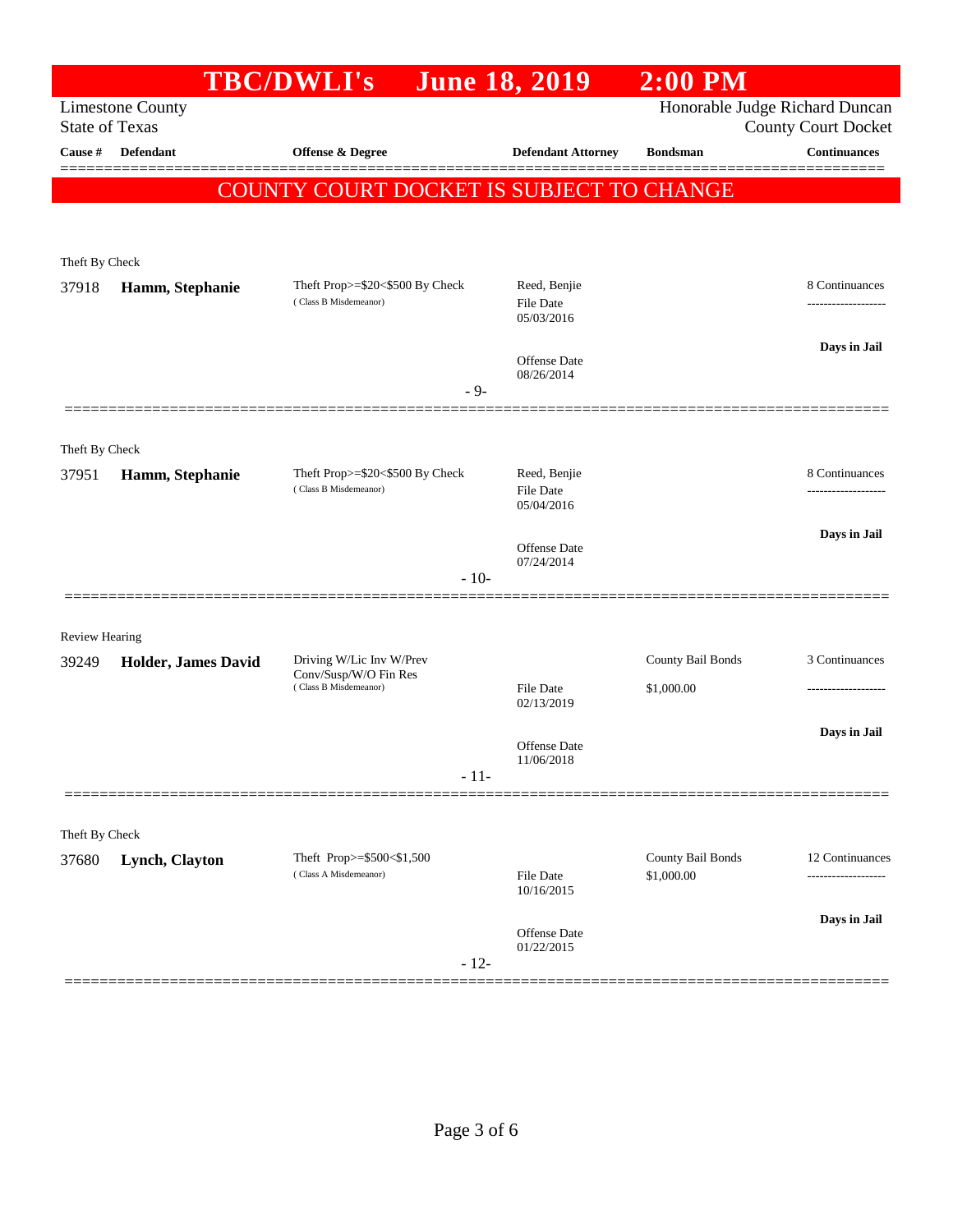|                                |                                         | <b>TBC/DWLI's</b>                                                          |        | <b>June 18, 2019</b>           | $2:00$ PM                          |                                      |
|--------------------------------|-----------------------------------------|----------------------------------------------------------------------------|--------|--------------------------------|------------------------------------|--------------------------------------|
| <b>State of Texas</b>          | <b>Limestone County</b>                 |                                                                            |        |                                | Honorable Judge Richard Duncan     | <b>County Court Docket</b>           |
| Cause #                        | <b>Defendant</b>                        | <b>Offense &amp; Degree</b>                                                |        | <b>Defendant Attorney</b>      | <b>Bondsman</b>                    | <b>Continuances</b>                  |
|                                |                                         | COUNTY COURT DOCKET IS SUBJECT TO CHANGE                                   |        |                                |                                    |                                      |
|                                |                                         |                                                                            |        |                                |                                    |                                      |
| <b>Status Hearing</b>          |                                         |                                                                            |        |                                |                                    |                                      |
| 39153                          | <b>Owens, Ladarion</b><br><b>Ikelle</b> | Theft Prop <\$100 W/Prev Convic                                            |        | Spivey, Shirley                | Freebird Bail Bonds                | 5 Continuances                       |
|                                |                                         | (Class B Misdemeanor)                                                      |        | <b>File Date</b><br>11/06/2018 | \$2,000.00                         | ------------------                   |
|                                |                                         |                                                                            | $-13-$ | Offense Date<br>08/04/2018     |                                    | Days in Jail                         |
|                                |                                         |                                                                            |        |                                |                                    |                                      |
| <b>Status Hearing</b><br>39154 | <b>Owens, Ladarion</b>                  | <b>Criminal Trespass</b>                                                   |        | Spivey, Shirley                | Freebird Bail Bonds                | 5 Continuances                       |
|                                | <b>Ikelle</b>                           | (Class B Misdemeanor)                                                      |        | <b>File Date</b><br>11/06/2018 | \$2,000.00                         | .                                    |
|                                |                                         |                                                                            | $-14-$ | Offense Date<br>08/04/2018     |                                    | Days in Jail                         |
|                                |                                         |                                                                            |        |                                |                                    |                                      |
| <b>Status Hearing</b>          |                                         |                                                                            |        |                                |                                    |                                      |
| 38815                          | Perez, Jose Manuel                      | Driving W/Lic Inv W/Prev<br>Conv/Susp/W/O Fin Res<br>(Class B Misdemeanor) |        | <b>File Date</b>               | County Bail Bonds<br>\$2,000.00    | 10 Continuances                      |
|                                |                                         |                                                                            |        | 01/30/2018                     |                                    | .                                    |
|                                |                                         |                                                                            |        | Offense Date                   |                                    | Days in Jail                         |
|                                |                                         |                                                                            | $-15-$ | 12/27/2017                     |                                    |                                      |
|                                |                                         |                                                                            |        |                                |                                    |                                      |
| <b>Status Hearing</b>          |                                         |                                                                            |        |                                |                                    |                                      |
| 39115                          | Polk, Eva                               | Theft Prop >=\$100<\$750<br>(Class B Misdemeanor)                          |        | File Date<br>10/17/2018        | T Chapman Bail Bonds<br>\$1,000.00 | 7 Continuances<br>------------------ |
|                                |                                         |                                                                            | $-16-$ | Offense Date<br>04/06/2018     |                                    | Days in Jail                         |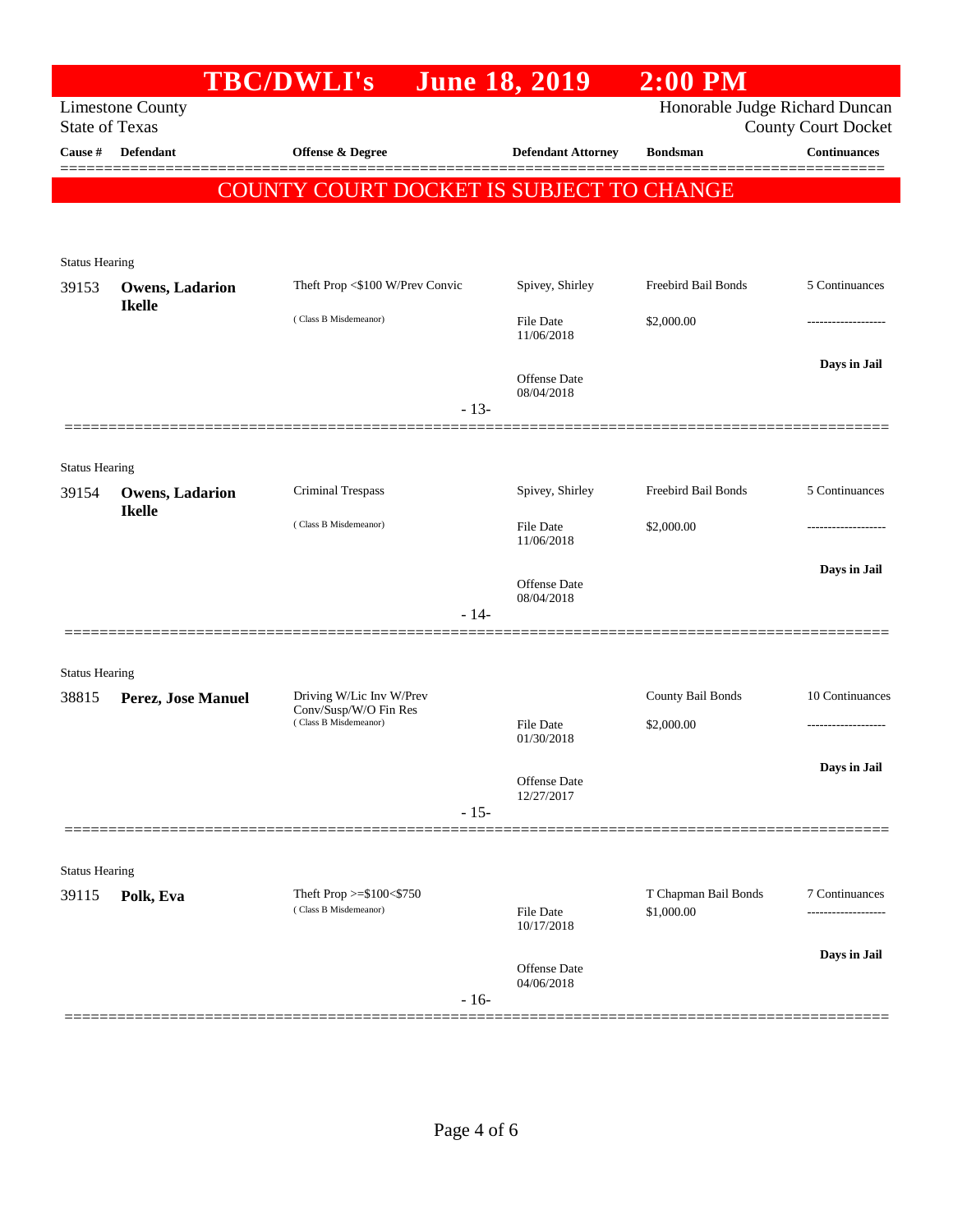|                                |                            | <b>TBC/DWLI's</b>                              | <b>June 18, 2019</b>      | $2:00$ PM           |                                                              |
|--------------------------------|----------------------------|------------------------------------------------|---------------------------|---------------------|--------------------------------------------------------------|
| <b>State of Texas</b>          | <b>Limestone County</b>    |                                                |                           |                     | Honorable Judge Richard Duncan<br><b>County Court Docket</b> |
| Cause #                        | Defendant                  | Offense & Degree                               | <b>Defendant Attorney</b> | <b>Bondsman</b>     | <b>Continuances</b>                                          |
|                                |                            | COUNTY COURT DOCKET IS SUBJECT TO CHANGE       |                           |                     |                                                              |
|                                |                            |                                                |                           |                     |                                                              |
|                                |                            |                                                |                           |                     |                                                              |
| <b>Review Hearing</b><br>39092 | Ross, Danita Ann           | Driving W/Lic Inv W/Prev                       |                           | Personal Bond       | 2 Continuances                                               |
|                                |                            | Conv/Susp/W/O Fin Res<br>(Class B Misdemeanor) | File Date                 | \$2,000.00          |                                                              |
|                                |                            |                                                | 09/17/2018                |                     |                                                              |
|                                |                            |                                                | <b>Offense</b> Date       |                     | Days in Jail                                                 |
|                                |                            |                                                | 06/20/2018                |                     |                                                              |
|                                |                            | $-17-$                                         |                           |                     |                                                              |
|                                |                            |                                                |                           |                     |                                                              |
| <b>Status Hearing</b><br>39263 |                            | Bail Jumping And Fail To Appear                |                           | Freebird Bail Bonds | 2 Continuances                                               |
|                                | Ross, Danita Ann           | (Class A Misdemeanor)                          | File Date                 | \$3,500.00          | -------------------                                          |
|                                |                            |                                                | 02/25/2019                |                     |                                                              |
|                                |                            |                                                | <b>Offense</b> Date       |                     | Days in Jail                                                 |
|                                |                            | $-18-$                                         | 02/20/2019                |                     |                                                              |
|                                |                            |                                                |                           |                     |                                                              |
| Review Hearing                 |                            |                                                |                           |                     |                                                              |
| 38881                          | <b>Thompkin, Charles</b>   | Driving W/Lic Inv W/Prev                       |                           | County Bail Bonds   | 8 Continuances                                               |
|                                | Edward                     | Conv/Susp/W/O Fin Res<br>(Class B Misdemeanor) | File Date                 | \$1,000.00          | .                                                            |
|                                |                            |                                                | 04/10/2018                |                     |                                                              |
|                                |                            |                                                | Offense Date              |                     | Days in Jail                                                 |
|                                |                            | $-19-$                                         | 01/31/2018                |                     |                                                              |
|                                |                            |                                                |                           |                     |                                                              |
| <b>Status Hearing</b>          |                            |                                                |                           |                     |                                                              |
| 38828                          | <b>Walpole, Jory Wayne</b> | Driving W/Lic Inv W/Prev                       |                           | County Bail Bonds   | 10 Continuances                                              |
|                                |                            | Conv/Susp/W/O Fin Res<br>(Class B Misdemeanor) | <b>File Date</b>          | \$1,000.00          |                                                              |
|                                |                            |                                                | 02/19/2018                |                     |                                                              |
|                                |                            |                                                | Offense Date              |                     | Days in Jail                                                 |
|                                |                            | $-20-$                                         | 12/12/2017                |                     |                                                              |
|                                |                            |                                                |                           |                     |                                                              |